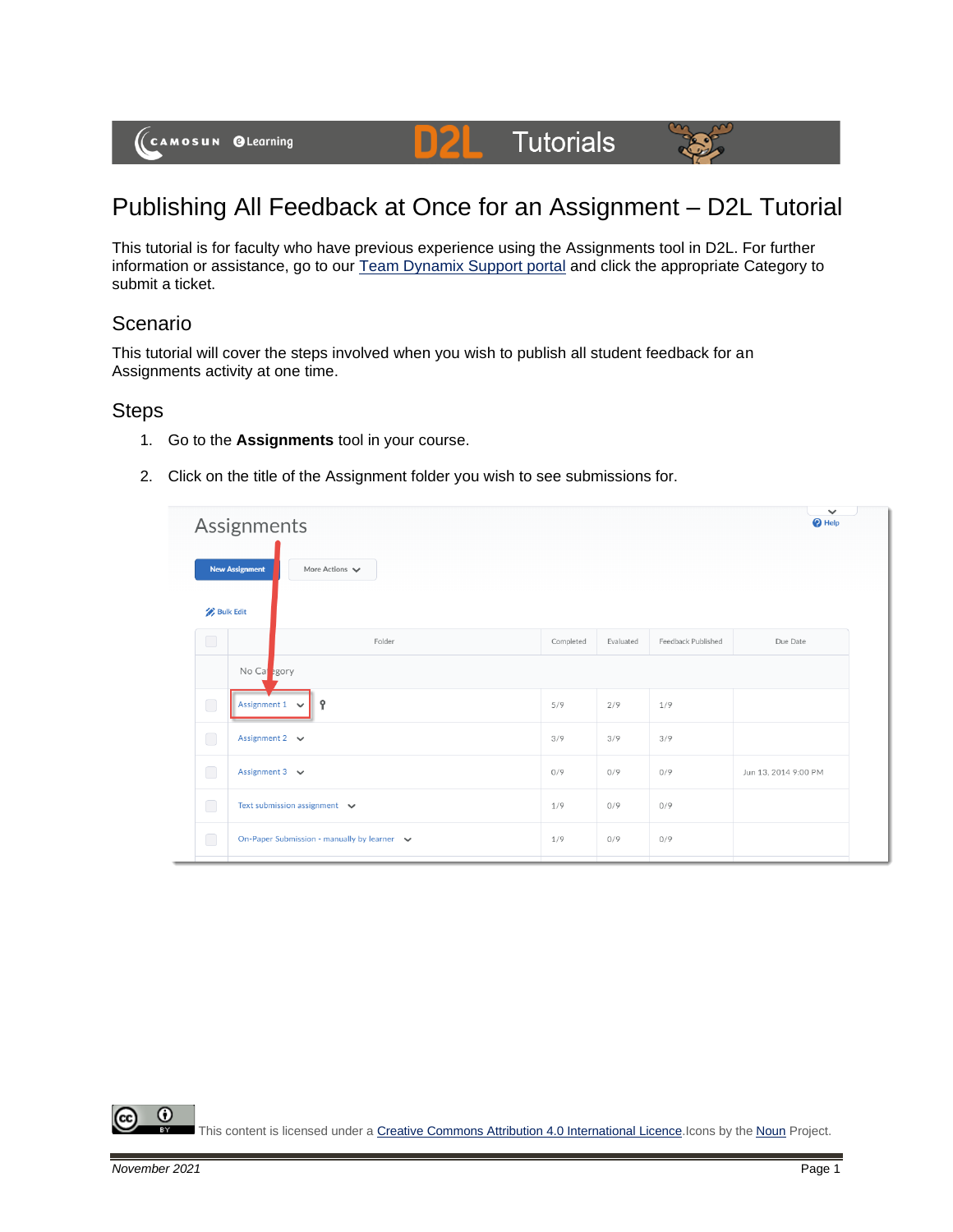3. In the **Folder Submissions** area, click on the select box at the top of the table containing the list of students with submissions. This will select all the submissions in the list.

| Assignments                                                                                                                                                                                                                  | > Assignment 1 > Folder Submissions<br>Assignment 1 - Folder Submissions |                           |                       |                   |                          |        |  |  |  |
|------------------------------------------------------------------------------------------------------------------------------------------------------------------------------------------------------------------------------|--------------------------------------------------------------------------|---------------------------|-----------------------|-------------------|--------------------------|--------|--|--|--|
| <b>Edit Folder</b>                                                                                                                                                                                                           | Email Users With at Submissions                                          | <b>Add Feedback Files</b> | <b>Submission Log</b> | Manage Exemptions |                          |        |  |  |  |
| Users                                                                                                                                                                                                                        | Submission                                                               |                           |                       |                   |                          |        |  |  |  |
| View By:<br>User<br>Apply<br><b>Show Search Options</b><br>Search For<br>Q<br><b>O</b> Dow<br>$\blacktriangledown$ Email<br>Mark as Read<br><b>Delete</b><br>P <sub>o</sub> Publish Feedback<br>Mark as Unread<br><b>bad</b> |                                                                          |                           |                       |                   |                          |        |  |  |  |
| ☑                                                                                                                                                                                                                            | Last Name ▲ . First Name                                                 |                           |                       |                   | Submission Date          | Delete |  |  |  |
| $\curvearrowright$                                                                                                                                                                                                           | Student, Training01<br>Draft Saved: Jun 4, 2020 4:18 PM                  |                           |                       |                   |                          |        |  |  |  |
| media-elements-defined.mp4 (44.22 MB)                                                                                                                                                                                        |                                                                          | Sep 26, 2019<br>2:57 PM   | Ê                     |                   |                          |        |  |  |  |
| ✓                                                                                                                                                                                                                            | Student, Training04<br>Published: Apr 23, 2020 3:21 PM                   |                           |                       |                   |                          |        |  |  |  |
| P PrintingContentStudent-August2018.pdf (898.49 KB)                                                                                                                                                                          |                                                                          |                           |                       |                   | May 24, 2019<br>12:59 PM | î      |  |  |  |
|                                                                                                                                                                                                                              |                                                                          |                           |                       |                   | 20 per page $\vee$       |        |  |  |  |

#### 4. Click **Publish Feedback**.

| Assignment 1 - Folder Submissions                                                                                         |                                                               |               |  |  |  |  |  |  |  |  |
|---------------------------------------------------------------------------------------------------------------------------|---------------------------------------------------------------|---------------|--|--|--|--|--|--|--|--|
| <b>Edit Folder</b><br><b>Email Users Without Submissions</b><br><b>Add Feedback Files</b><br><b>Submission Log</b>        |                                                               |               |  |  |  |  |  |  |  |  |
| <b>Submissions</b><br><b>Users</b>                                                                                        |                                                               |               |  |  |  |  |  |  |  |  |
| <b>Folder Contents</b>                                                                                                    |                                                               |               |  |  |  |  |  |  |  |  |
| View By:<br>User<br>Apply<br>v                                                                                            |                                                               |               |  |  |  |  |  |  |  |  |
| ₽<br><b>Show Search Options</b><br>Search For                                                                             |                                                               |               |  |  |  |  |  |  |  |  |
| Po Publish Feedback<br><b>O</b> Download<br>$\blacktriangledown$ Email<br>Mark as Read<br><b>Delete</b><br>Mark as Unread |                                                               |               |  |  |  |  |  |  |  |  |
| Last Name . First Name<br>$\checkmark$                                                                                    | Publish feedback for selected users<br><b>Submission Date</b> | <b>Delete</b> |  |  |  |  |  |  |  |  |
| $\checkmark$<br>Student, Training01                                                                                       | C Evaluate                                                    |               |  |  |  |  |  |  |  |  |
| LoggingIntoD2LDaylight-March2018.pdf (286.91 KB)<br>Þ                                                                     | Aug 28, 2018<br>3:37 PM                                       | â             |  |  |  |  |  |  |  |  |
|                                                                                                                           | \$1614<br>days late                                           |               |  |  |  |  |  |  |  |  |

 $\overline{0}$ (cc This content is licensed under a **Creative Commons Attribution 4.0 International Licence**.Icons by the **Noun** Project.